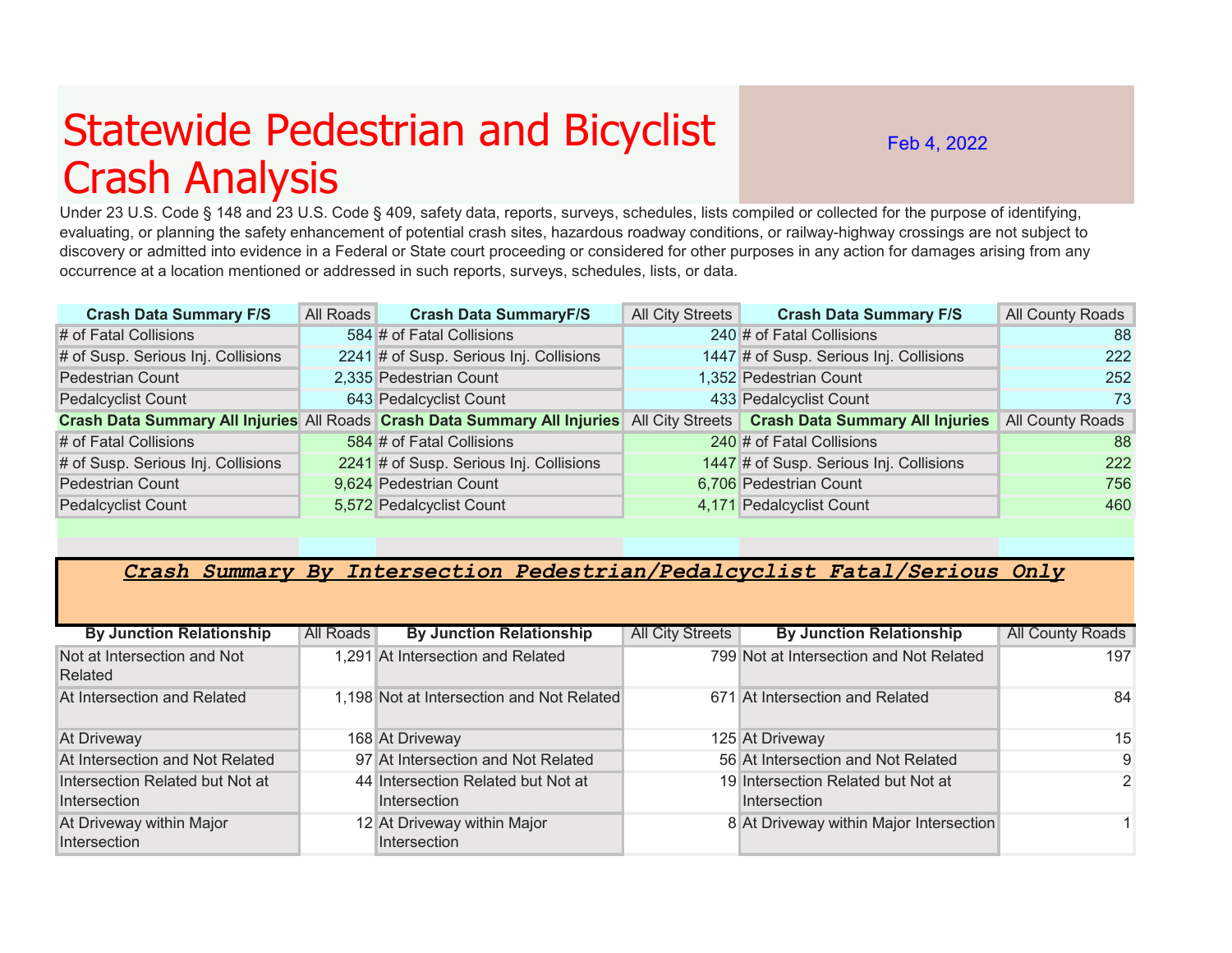| Driveway Related but Not at<br><b>Driveway</b>                              |                | 7 Exiting Roundabout                                                                            |                         | 4 Driveway Related but Not at<br>Driveway                                      |                          |  |
|-----------------------------------------------------------------------------|----------------|-------------------------------------------------------------------------------------------------|-------------------------|--------------------------------------------------------------------------------|--------------------------|--|
| <b>Exiting Roundabout</b>                                                   |                | 6 Driveway Related but Not at<br><b>Driveway</b>                                                |                         | 3 Exiting Roundabout                                                           |                          |  |
| <b>Traffic Calming Circle</b>                                               |                | 2 Traffic Calming Circle                                                                        | $\overline{2}$          |                                                                                |                          |  |
| Crash Summary By Street Lighting Pedestrian/Pedalcyclist Fatal/Serious Only |                |                                                                                                 |                         |                                                                                |                          |  |
| <b>By Lighting Condition</b>                                                | All Roads      | <b>By Lighting Condition</b>                                                                    | <b>All City Streets</b> | <b>By Lighting Condition</b>                                                   | <b>West City Streets</b> |  |
| Daylight                                                                    |                | 1,290 Daylight                                                                                  |                         | 870 Daylight                                                                   | 137                      |  |
| Dark-Street Lights On                                                       |                | 1,018 Dark-Street Lights On                                                                     |                         | 609 Dark-No Street Lights                                                      | 94                       |  |
| Dark-No Street Lights                                                       |                | 328 Dark-No Street Lights                                                                       |                         | 88 Dark-Street Lights On                                                       | 56                       |  |
| <b>Dusk</b>                                                                 |                | 79 Dusk                                                                                         |                         | 53 Dark-Street Lights Off                                                      | 6                        |  |
| Dawn                                                                        |                | 47 Dawn                                                                                         |                         | 31 Dusk                                                                        | 6                        |  |
| Dark-Street Lights Off                                                      |                | 28 Dark-Street Lights Off                                                                       |                         | 14 Dawn                                                                        | 5                        |  |
| Dark - Unknown Lightin                                                      |                | 17 Dark - Unknown Lightin                                                                       |                         | 9 Dark - Unknown Lightin                                                       | 3                        |  |
| <b>Unknown</b>                                                              |                | 12 Unknown                                                                                      | 9                       |                                                                                | $\mathbf{1}$             |  |
| Other                                                                       |                | 4 Other                                                                                         |                         | 3 Other                                                                        | $\mathbf{1}$             |  |
|                                                                             |                |                                                                                                 |                         |                                                                                |                          |  |
|                                                                             | $\overline{2}$ |                                                                                                 |                         | 1 Unknown                                                                      | $\mathbf{1}$             |  |
|                                                                             |                | Crash Summary Pedestrian (Was Using, Actions, Contributing<br>Circumstances) Fatal/Serious Only |                         |                                                                                |                          |  |
|                                                                             |                |                                                                                                 |                         |                                                                                |                          |  |
| <b>Ped Was Using</b>                                                        | All Roads      | <b>Ped Was Using</b>                                                                            | <b>All City Streets</b> | <b>Ped Was Using</b>                                                           | All County Roads         |  |
| Roadway                                                                     |                | 1,101 Roadway                                                                                   |                         | 552 Roadway                                                                    | 149                      |  |
| Marked X walk                                                               |                | 646 Marked X walk                                                                               | 436                     |                                                                                | 73                       |  |
|                                                                             | 636            |                                                                                                 |                         | 428 Marked X walk                                                              | 32                       |  |
| Unmarked X walk                                                             |                | 128 Unmarked X walk                                                                             |                         | 92 Shoulder                                                                    | 27                       |  |
| Other                                                                       |                | 105 Other                                                                                       |                         | 66 Unmarked X walk                                                             | 14                       |  |
| Shoulder                                                                    |                | 99 Sidewalk                                                                                     |                         | 61 Other                                                                       | 9                        |  |
| <b>Sidewalk</b>                                                             |                | 92 Shoulder                                                                                     |                         | 40 Sidewalk                                                                    | 5                        |  |
| Walkway                                                                     |                | 13 Walkway                                                                                      |                         | 9 Walkway                                                                      | $\overline{1}$           |  |
| <b>Designated Bike Route</b>                                                |                | 5 Designated Bike Route                                                                         | 3                       |                                                                                |                          |  |
| <b>Ped Actions</b>                                                          | All Roads      | <b>Ped Actions</b>                                                                              | <b>All City Streets</b> | <b>Ped Actions</b>                                                             | All County Roads         |  |
|                                                                             | 625            |                                                                                                 | 420                     |                                                                                | 72                       |  |
| Xing - Non Intersection - No X Wal<br>Xing at Intersection with Signal      |                | 528 Xing - Non Intersection - No X Walk<br>297 Xing at Intersection with Signal                 |                         | 287 Xing - Non Intersection - No X Walk<br>205 Walking in Roadway with Traffic | 51<br>41                 |  |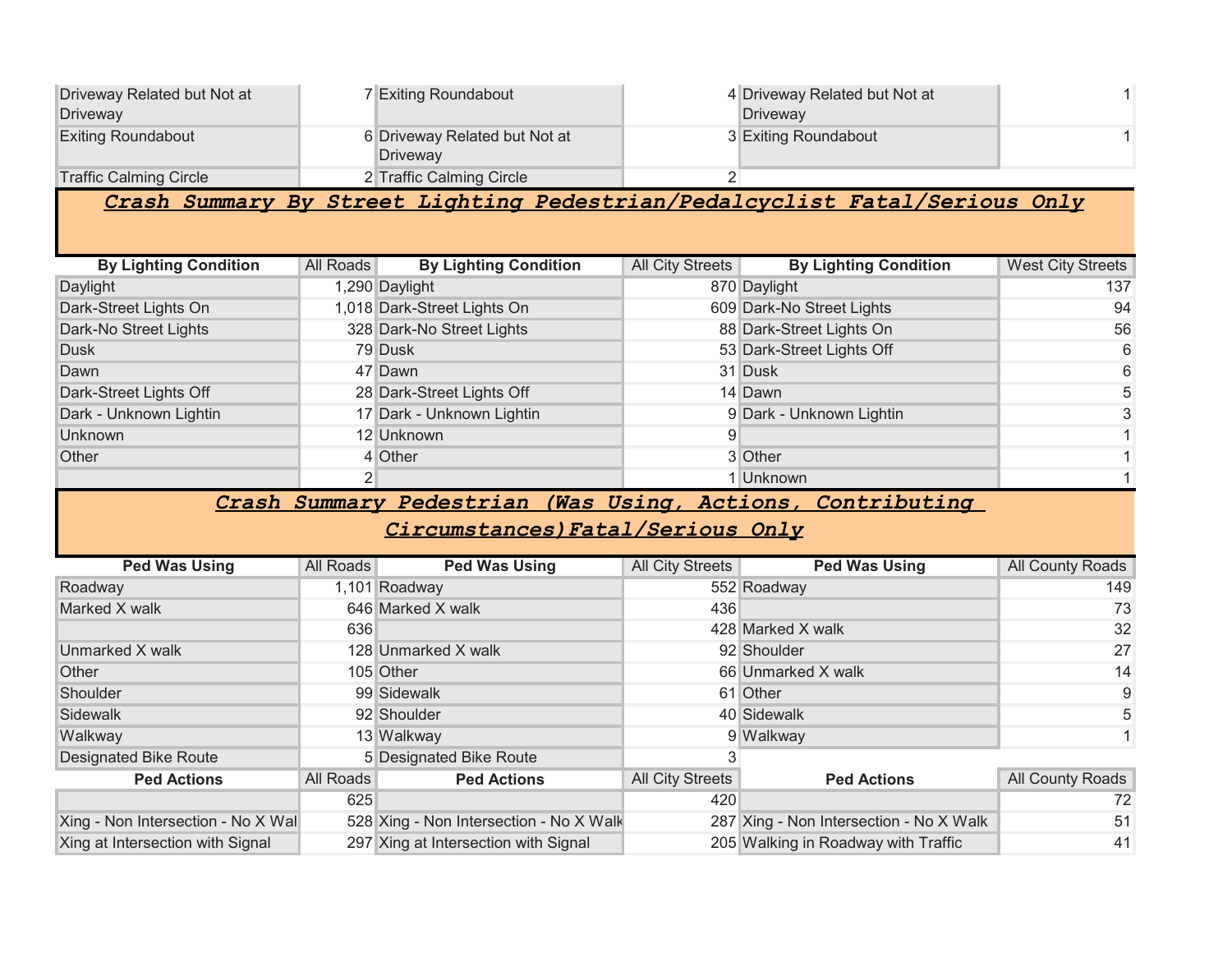| Xing at Intersection - No Signal          |           | 245 Xing at Intersection - No Signal           |                         | 169 All Other Actions                  | 25               |
|-------------------------------------------|-----------|------------------------------------------------|-------------------------|----------------------------------------|------------------|
| All Other Actions                         |           | 206 All Other Actions                          |                         | 123 Xing at Intersection - No Signal   | 22               |
| Walking in Roadway with Traffic           |           | 161 Xing at Intersection Against Signal        |                         | 76 Lying in Roadway                    | 15               |
| Xing at Intersection Against Signal       |           | 145 Xing - Non Intersection - In X Walk        |                         | 69 Walking on Roadway Shoulder with T  | 14               |
| Standing or Working in Roadway            |           | 90 Standing or Working in Roadway              |                         | 50 Xing at Intersection with Signal    | 12               |
| Xing - Non Intersection - In X Walk       |           | 86 At Intersection Not Using Crosswall         |                         | 45 Xing at Intersection Against Signal | 10               |
| At Intersection Not Using Crosswal        |           | 76 Not in Roadway                              |                         | 42 Walking in Roadway Opposite Traffic | $9\,$            |
| Not in Roadway                            |           | 64 Walking in Roadway with Traffic             |                         | 42 Standing or Working in Roadway      | 8                |
| Lying in Roadway                          |           | 56 Lying in Roadway                            |                         | 29 Walking on Roadway Shoulder Oppo    | $\overline{7}$   |
| Walking in Roadway Opposite Traf          |           | 54 Fell or Pushed Into Path of Vehicle         |                         | 24 At Intersection Not Using Crosswalk | 5                |
| Walking on Roadway Shoulder with          |           | 50 Walking on Roadway Shoulder with            |                         | 23 Playing in Roadway                  | 5                |
| Fell or Pushed Into Path of Vehicle       |           | 38 Playing in Roadway                          |                         | 22 Fell or Pushed Into Path of Vehicle | 4                |
| Playing in Roadway                        |           | 33 From Behind Parked Vehicle                  |                         | 19 Not in Roadway                      | 4                |
| From Behind Parked Vehicle                |           | 24 Walking in Roadway Opposite Traff           |                         | 19 Xing - Non Intersection - In X Walk | 3                |
| Walking on Roadway Shoulder Op            |           | 21 Pushing or Working on Vehicle               |                         | 8 From Behind Parked Vehicle           | $\overline{2}$   |
| Pushing or Working on Vehicle             |           | 15 Walking on Roadway Shoulder Opp             |                         | 8 Pushing or Working on Vehicle        | 1                |
| Xing at Intersection - Diagonally         |           | 11 Xing at Intersection - Diagonally           |                         |                                        |                  |
| Ped CC's                                  | All Roads | Ped CC's                                       | <b>All City Streets</b> | Ped CC's                               | All County Roads |
|                                           | 2,550     |                                                | 1,528                   |                                        | 275              |
|                                           |           |                                                |                         |                                        |                  |
| Did Not Grant RW to Vehicle               |           | 117 Did Not Grant RW to Vehicle                |                         | 64 Did Not Grant RW to Vehicle         | 15               |
| <b>Failure to Use Xwalk</b>               |           | 48 Failure to Use Xwalk                        |                         | 32 Other Contributing Circ Not Listed  | 11               |
| <b>Other Contributing Circ Not Listed</b> |           | 47 Other Contributing Circ Not Listed          |                         | 26 Non Motorist on Wrong Side of Road  | 3                |
| Disregard Stop and Go Light               |           | 21 Disregard Stop and Go Light                 |                         | 13 Disregard Stop and Go Light         | $\overline{2}$   |
| Disregard Traffic Sign and Signals        |           | 18 Disregard Traffic Sign and Signals          |                         | 11 Apparently III                      | 1                |
| None                                      |           | 9 None                                         |                         | 6 Disregard Traffic Sign and Signals   | 1                |
| Non Motorist on Wrong Side of Ro.         |           | 8 Non Motorist on Wrong Side of Roa            |                         | 4 Failure to Use Xwalk                 | 1                |
| Inattention                               |           | 2 Did Not Grant R/W to Non Motorist            |                         | 1 None                                 | $\mathbf{1}$     |
| Apparently III                            |           | 1 Disregard Stop Sign - Flashing Red           |                         |                                        |                  |
| Did Not Grant R/W to Non Motorist         |           | 1 Inattention                                  |                         |                                        |                  |
| Disregard Stop Sign - Flashing Red        |           |                                                |                         |                                        |                  |
| Under Influence of Drugs                  |           |                                                |                         |                                        |                  |
| <b>Unknown Distraction</b>                |           |                                                |                         |                                        |                  |
|                                           |           | Crash Summary Pedacyclist (Was Using, Actions, |                         | Contributing                           |                  |
|                                           |           |                                                |                         |                                        |                  |
|                                           |           | Circumstances) Fatal/Serious Only              |                         |                                        |                  |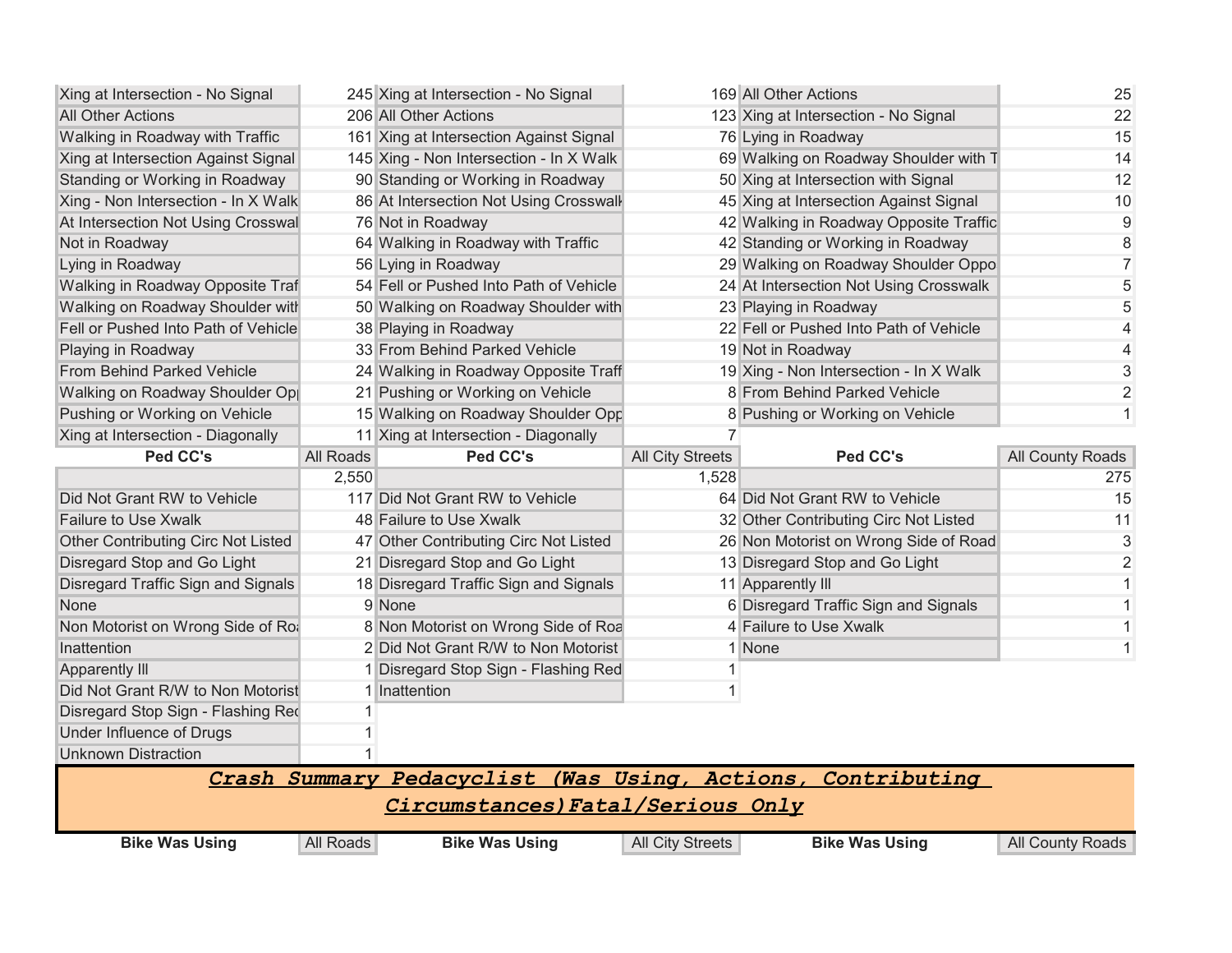|                                            | 2,726            |                                            | 1,617                   |                     | 299              |
|--------------------------------------------|------------------|--------------------------------------------|-------------------------|---------------------|------------------|
| Roadway                                    |                  | 54 Roadway                                 |                         | 41 Roadway          | 5                |
| <b>Designated Bike Route</b>               |                  | 16 Designated Bike Route                   |                         | 11 Shoulder         | 4                |
| Marked X walk                              |                  | 10 Sidewalk                                |                         | 7 Marked X walk     |                  |
| Sidewalk                                   |                  | 8 Marked X walk                            |                         | <b>6</b> Sidewalk   |                  |
| Shoulder                                   |                  | 7 Other                                    | 2                       |                     |                  |
| Other                                      |                  | 3 Shoulder                                 | $\overline{2}$          |                     |                  |
| Walkway                                    |                  | 1 Walkway                                  |                         |                     |                  |
| <b>Bike Actions</b>                        | <b>All Roads</b> | <b>Bike Actions</b>                        | <b>All City Streets</b> | <b>Bike Actions</b> | All County Roads |
|                                            | 2,724            |                                            |                         | 1,615 Roadway       | 149              |
| Riding with Traffic                        |                  | 44 Riding with Traffic                     | 31                      |                     | 73               |
| <b>Xing or Entering Trafficway</b>         |                  | 23 Xing or Entering Trafficway             |                         | 18 Marked X walk    | 32               |
| <b>All Other Actions</b>                   |                  | 17 All Other Actions                       |                         | 12 Shoulder         | 27               |
| <b>Cyclist Turned Into Path of Vehicle</b> |                  | 4 Cyclist Turned Into Path of Vehicle      |                         | 3 Unmarked X walk   | 14               |
| <b>Riding Against Traffic</b>              |                  | 4 Riding Against Traffic                   |                         | 3 Other             | 9                |
| Xing diagonally                            |                  | 4 Cyclist Turned Into Path of Vehicle      |                         | 2 Sidewalk          | 5                |
| <b>Cyclist Turned Into Path of Vehicle</b> |                  | 3 Xing diagonally                          |                         | 2 Walkway           | 1                |
| Fell or Pushed into Path of Vehicle        |                  | 2 Fell or Pushed into Path of Vehicle      |                         |                     |                  |
| <b>Bike CC's</b>                           | <b>All Roads</b> | <b>Bike CC's</b>                           | <b>All City Streets</b> | <b>Bike CC's</b>    | All County Roads |
|                                            | 2,807            |                                            | 1,671                   |                     | 310              |
| Other Contributing Circ Not Listed         |                  | 5 Other Contributing Circ Not Listed       | 5                       |                     |                  |
| Disregard Stop and Go Light                |                  | 4 Disregard Stop and Go Light              |                         |                     |                  |
| Disregard Traffic Sign and Signals         |                  | 4 Disregard Traffic Sign and Signals       |                         |                     |                  |
| Did Not Grant RW to Vehicle                |                  | 1 Did Not Grant RW to Vehicle              |                         |                     |                  |
| Disregard Stop Sign - Flashing Red         |                  | Disregard Stop Sign - Flashing Red         |                         |                     |                  |
| <b>Distractions Outside Vehicle</b>        |                  | 1 Distractions Outside Vehicle             |                         |                     |                  |
| Non Motorist on Wrong Side of Ro.          |                  | 1 Non Motorist on Wrong Side of Roa        |                         |                     |                  |
| <b>Operating Defective Equipment</b>       |                  | 1 Operating Defective Equipment            |                         |                     |                  |
|                                            | Crash            | Summary By Posted Speed Fatal/Serious Only |                         |                     |                  |

|    | <b>Posted Speed Limit</b> | All Roads | <b>Posted Speed Limit</b> | All City Streets | <b>Posted Speed Limit</b> | <b>All County Roads</b> |
|----|---------------------------|-----------|---------------------------|------------------|---------------------------|-------------------------|
| 35 |                           | 658 25    |                           | 477 35           |                           | 115                     |
|    |                           | 628       |                           | 447              |                           | 52                      |
| 25 |                           | 578 35    |                           | 361 25           |                           | 42                      |
| 30 |                           | 386 30    |                           | 296 50           |                           | 29                      |
| 40 |                           | 126 20    |                           |                  | 36 45                     | 28                      |
| 45 |                           | 123 40    |                           |                  | 35 40                     | 20                      |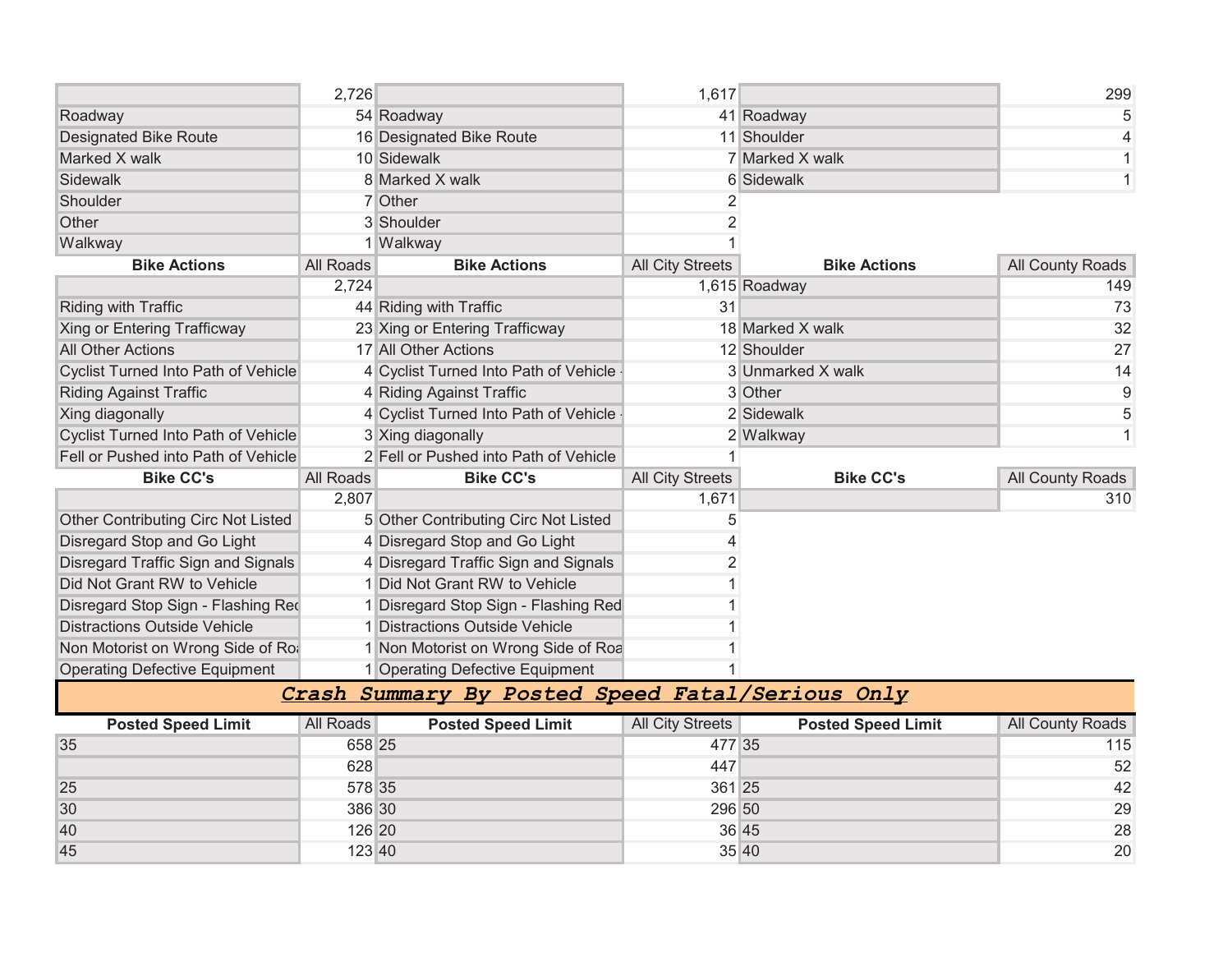| 60 |                  | 97 45 | 15 55 | 11           |
|----|------------------|-------|-------|--------------|
| 50 |                  | 74 15 | 9 30  | 10           |
| 55 |                  | 73 10 | 5 20  | $\mathbf{3}$ |
| 20 | $41\overline{5}$ |       |       |              |
| 70 | 190              |       |       |              |
| 15 |                  | 11 33 |       |              |
| 10 |                  | 5 50  |       |              |
| 5  |                  |       |       |              |
| 0  |                  |       |       |              |
| 33 |                  |       |       |              |

## *Crash Summary By Traffic Control Fatal/Serious Only*

| <b>Traffic Control</b>       | All Roads        | <b>Traffic Control</b>   | All City Streets | <b>Traffic Control</b>   | All County Roads |
|------------------------------|------------------|--------------------------|------------------|--------------------------|------------------|
| No Traffic Control           |                  | 1,776 No Traffic Control |                  | 984 No Traffic Control   | 244              |
| Signals                      |                  | 653 Signals              |                  | 417 Signals              | 25               |
| Stop Sign                    |                  | 157 Stop Sign            | 121              |                          | 15               |
|                              | 130 <sup>°</sup> |                          |                  | 91 Stop Sign             | 15               |
| <b>Other Traffic Control</b> |                  | 59 Other Traffic Control |                  | 40 Other Traffic Control | 6                |
| <b>Flashing Amber</b>        |                  | 20 Flashing Amber        |                  | 14 Flashing Amber        | 2                |
| Yield                        |                  | 9 Unknown                |                  | 7 Flashing Red           |                  |
| Unknown                      |                  | 8 Yield                  |                  | 5 Unknown                |                  |
| Officer/Flagger              |                  | 7 Officer/Flagger        |                  | 4 Yield                  |                  |
| <b>Flashing Red</b>          |                  | 5 Flashing Red           |                  |                          |                  |
| <b>RR</b> Signal             |                  | 1 RR Signal              |                  |                          |                  |

## *Crash Summary Vehicle Driver (Actions, Contributing Circumstances)Fatal/Serious*

*Only*

| <b>Driver Actions</b>                  | All Roads | <b>Driver Actions</b>                      | All City Streets | <b>Driver Actions</b>                       | <b>All County Roads</b> |
|----------------------------------------|-----------|--------------------------------------------|------------------|---------------------------------------------|-------------------------|
|                                        | 2,418     |                                            | 1,410            |                                             | 263                     |
| Hit and run                            |           | 232 Hit and run                            |                  | 150 Hit and run                             | 33                      |
| View obstructed by other vehicle or    |           | 30 View obstructed by other vehicle or     |                  | 27 Skidded attempting to avoid collision    | $\overline{4}$          |
| Blinded by sun                         |           | 28 Blinded by sun                          |                  | 21 Blinded by sun                           | 2                       |
| Turn after stopping at red flashing I  |           | 20 Turn after stopping at red flashing li  |                  | 15 Driverless moving vehicle                |                         |
| Skidded attempting to avoid collisic   |           | 13 Proceeded after stopping for flashin    |                  | 8 Out of control (ice, turned to fast, etc. |                         |
| Out of control (ice, turned to fast, e |           | 11 Out of control (ice, turned to fast, et |                  | 7 Stopped in process of turning             |                         |
| Proceeded after stopping for flashi    |           | 10 Struck curb, traffic island, or raised  |                  | 7 Started to overtake - struck by overta    |                         |
| Struck curb, traffic island, or raised |           | 10 Skidded attempting to avoid collisio    |                  | 6 Leaves and re-enters roadway/travely      |                         |